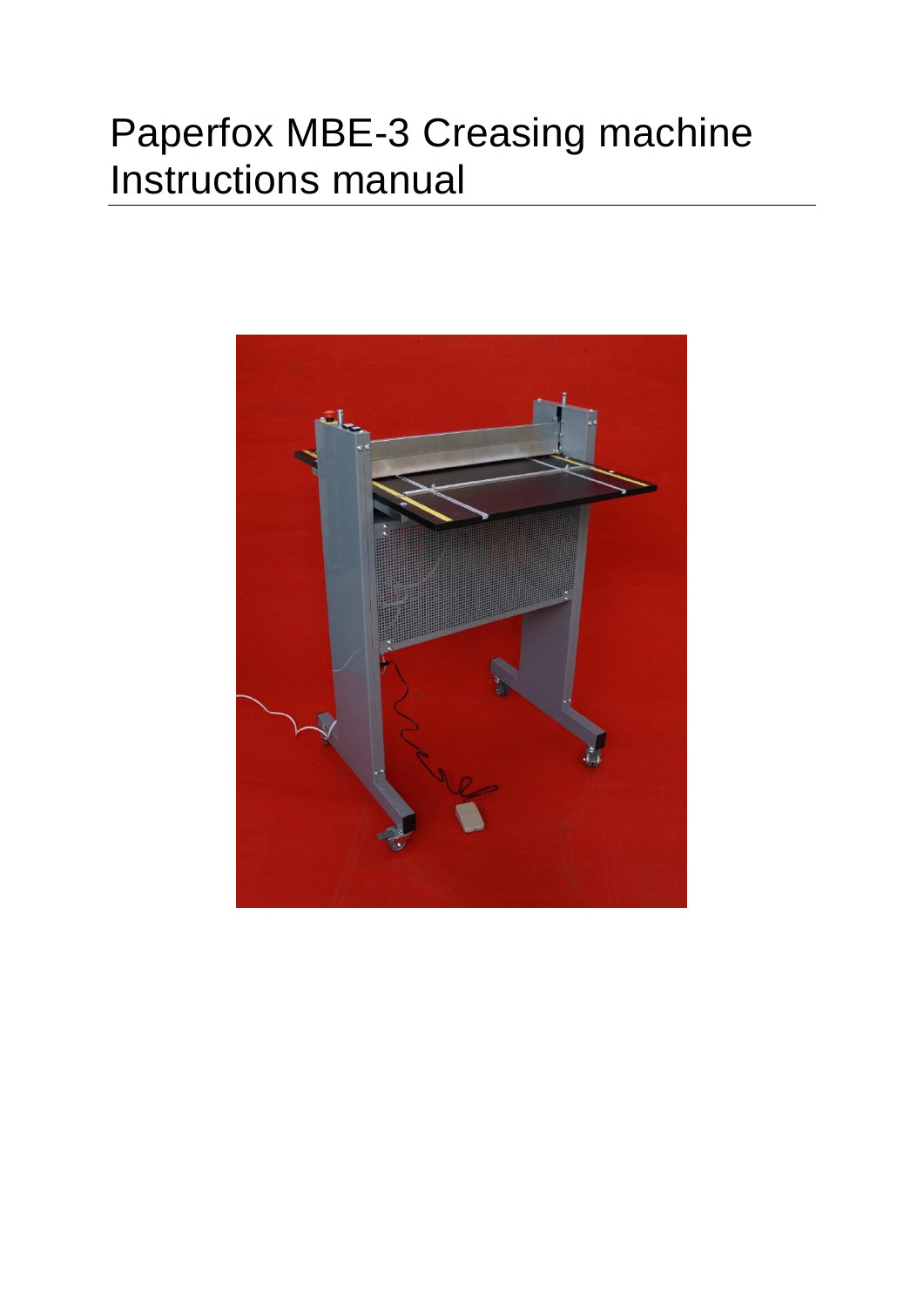#### **Application of the MBE-3 creasing machine**

You can with the Paperfox MBE-3 Creasing machine

- Creasing paper
- Creasing cardboard
- Creasing corrugated paper

The Paperfox MBE-3 creasing machine uses steel rule die and creasing matrix Custom tailored tools (for example perforating, cutting, small punching tools) can be made.

#### **Warning**

- Prior to the Paperfox MBE-3 creasing machine utilization, definitely read all instructions.
- To reduce the risk of injury, an inspection shall be essential, if the Paperfox MBE-3 creasing machine utilized in the vicinity of children.

#### **Parameters**

| Dimensions: $(L \times W \times H)$                                | 820 x 770 x 1180 mm                            |
|--------------------------------------------------------------------|------------------------------------------------|
| Weight:                                                            | 75 kg                                          |
| Max sheet width:                                                   | 620 mm                                         |
| Max. paper weight:                                                 | 3.000 g/m <sup>2</sup>                         |
| Accessories delivered with the Paperfox<br>MBE-3 creasing machine: | 1pc - Starter foot switch                      |
|                                                                    | 1pc - 0,71mm creasing rule (in the machine)    |
|                                                                    | 1pc - 0,71mm creasing channel (in the machine) |
|                                                                    | 1pc - 0,71mm creasing rule (in the machine)    |
|                                                                    | 1pc - 0,71mm creasing channel (in the machine) |
| Optional accessories:                                              | Perforating tool (male + female)               |
|                                                                    | Special tools                                  |
|                                                                    | Steel bar under the Cito creasing channel      |
|                                                                    |                                                |
|                                                                    |                                                |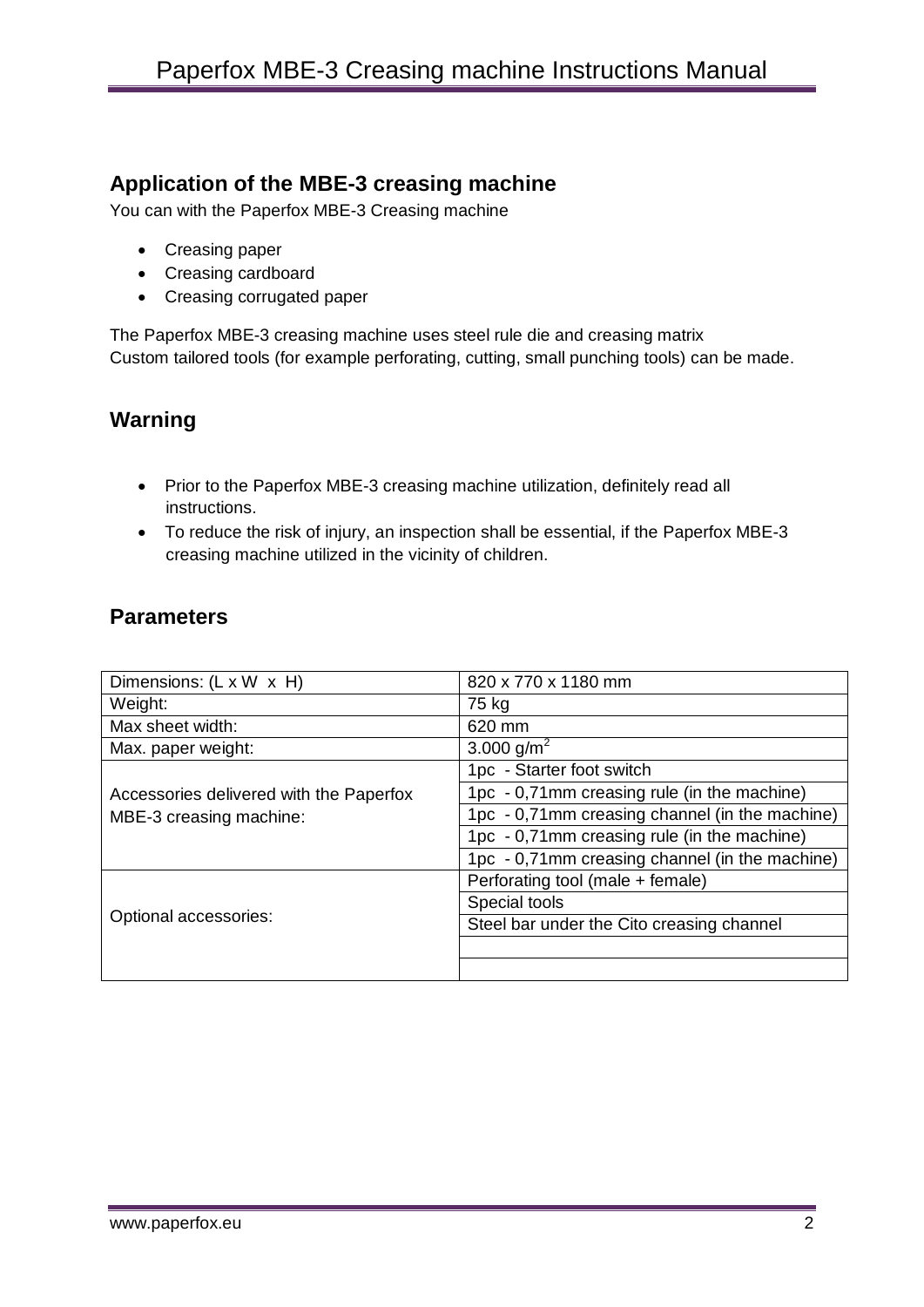## Creasing depth setting screw Upper creasing bar Safety cover Paper stop Machine table with scales Tuchel connector for foot switch Foot switch Rollers for easy transportation Main switch Start switch Emergency stop switch Creasing rule Lower creasing bar with creasing matrix

#### **Parts of the MBE-3 creasing machine**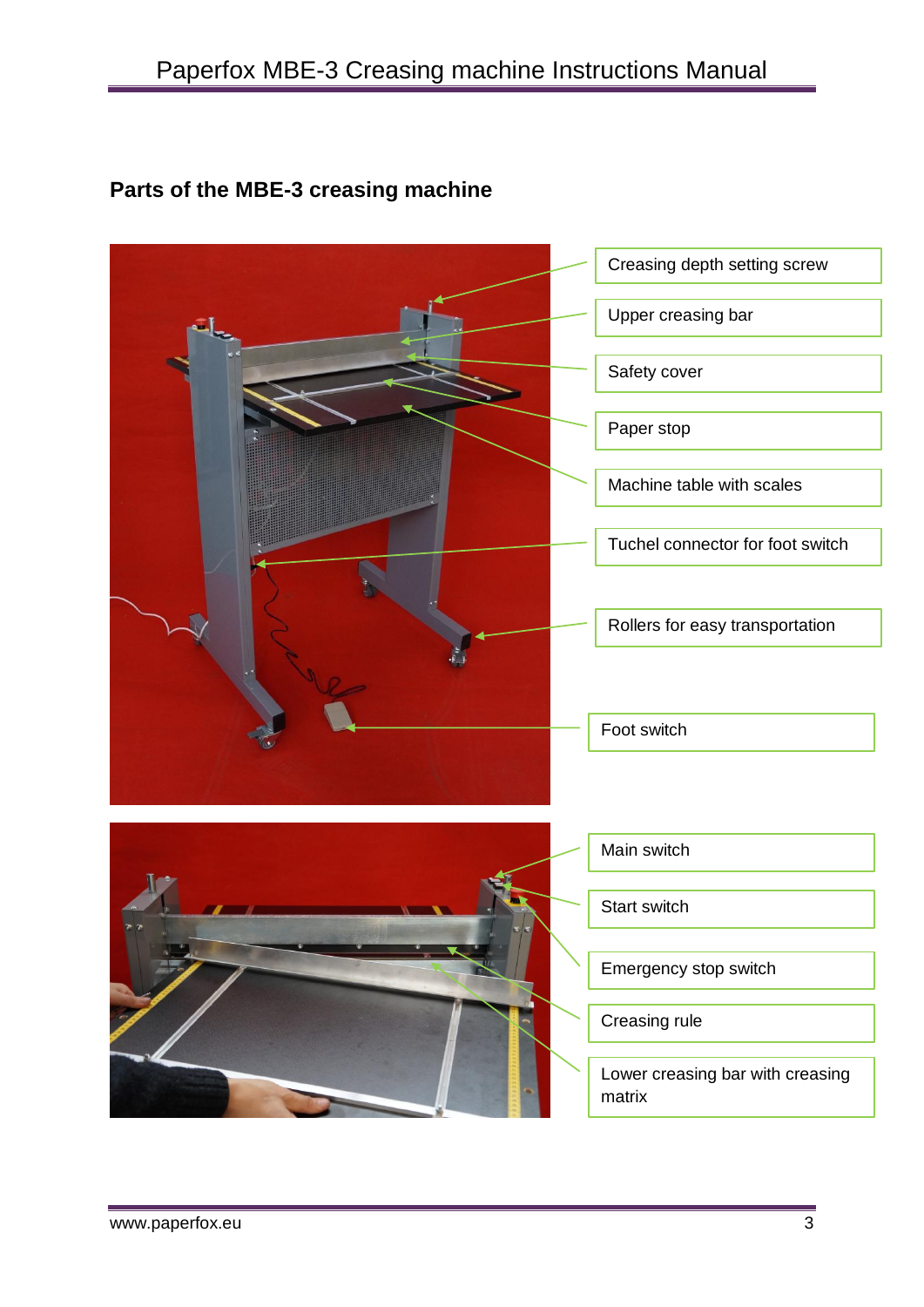

Emergency stop switch Creasing depth setting screw Start switch Main (on/off) switch

#### **Using the Paperfox MBE-3 creasing machine**

Connect the Paperfox MBE-3 creasing machine to the 230V 50Hz socket with protective earth (ground) connector. After pressing the main switch it should light. (If it doesn't light please check the safety stop switch if it is set to normal operating position.)

Set the position of the paper stop to the desired size on the scale and place a sheet of cardboard which you want to crease under the creasing bar. Set it to the paper stop and push the start switch.

You can connect the foot switch to the Tuchel connector on the machine. The pressing of the foot switch has the same effect as pressing the start switch.

If you are not satisfied with the depth of the creasing, you can set it with the creasing depth setting screws.

#### **Faults an solutions**

- If the main switch doesn't light up after switching on please check the safety stop button and by turning it set back to the normal operating position. If the light sill doesn't lights please check the power cable and the socket.
- If the upper creasing bar stops on the lower position and sticks into this position then release the creasing depth setting screws and try to start a new creasing cycle. You don't have to worry about overloading the motor, because if the creasing bar can't move the motor switches off in 2.5 seconds.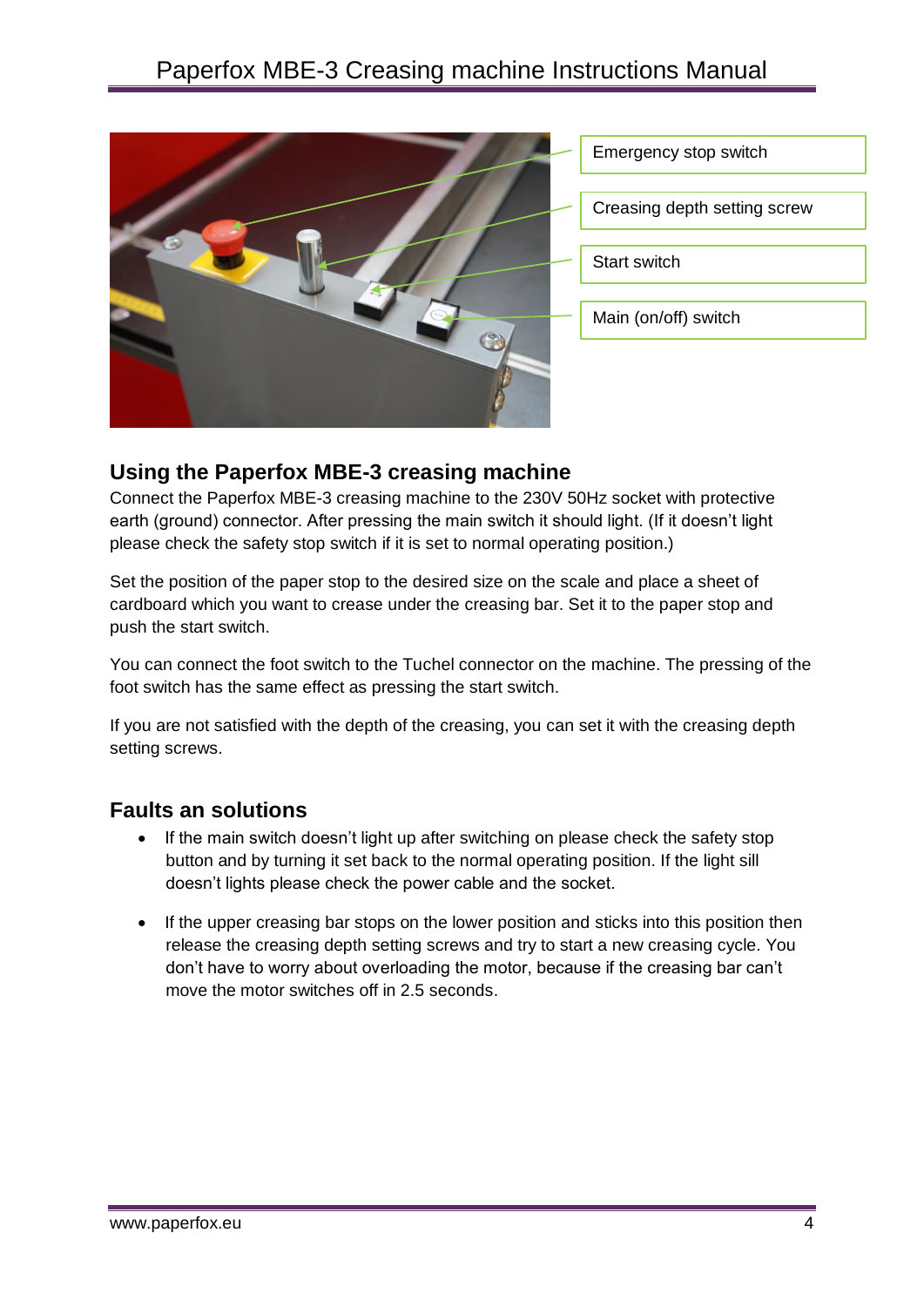#### **Replacing the creasing tool**

The Paperfox MBE-3 creasing machine delivered with a 0.71mm wide creasing tool and with creasing matrix for this tool. If you want to crease thick cardboards (for example for making ring binders) you should change the creasing tool in the following way.



4 pcs table fixing screws

4mm inner hexagon tool

Remove the machine table after removing the 4 pcs table fixing screws. If you remove the machine table then the safety cover of the creasing bar is also removed. Do not use the machine without this cover because it can cause injury.



Remove the lower creasing bar with creasing matrix.

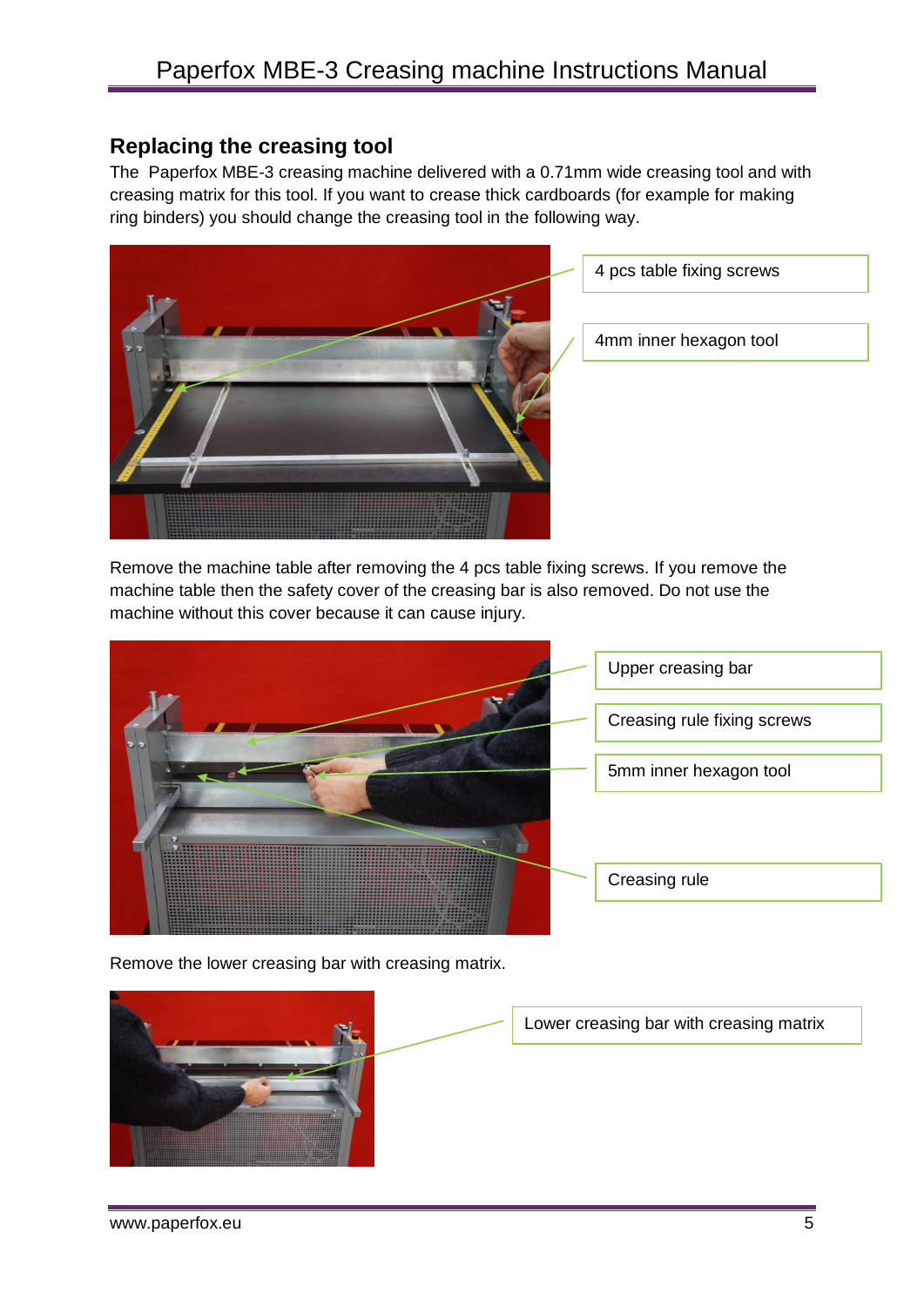Mount the other creasing rule on to the upper creasing bar.

Insert a lower creasing bar with creasing matrix. The creasing matrix not exactly in the middle on lower creasing bar so it has a left and a right side. The proper direction is signed with a line.

Mount back the machine table. When fix the table fixing screws push the table in direction to the machine. In this way the machine table holds the lower creasing bar in the proper position.



4 pcs table fixing screws

When fixing the table, push it forward to fix the lower creasing bar in the proper position.

Set the upper creasing bar about 3..4mm higher to be sure that it won't be pressed too hard to the creasing matrix.



Creasing depth setting screw

Creasing depth setting tool

Start the machine and set the creasing depth with a tool delivered with the Paperfox MBE-3 creasing machine. Increase the creasing depth in small steps in booth side as long as you achieve the result which you wish.